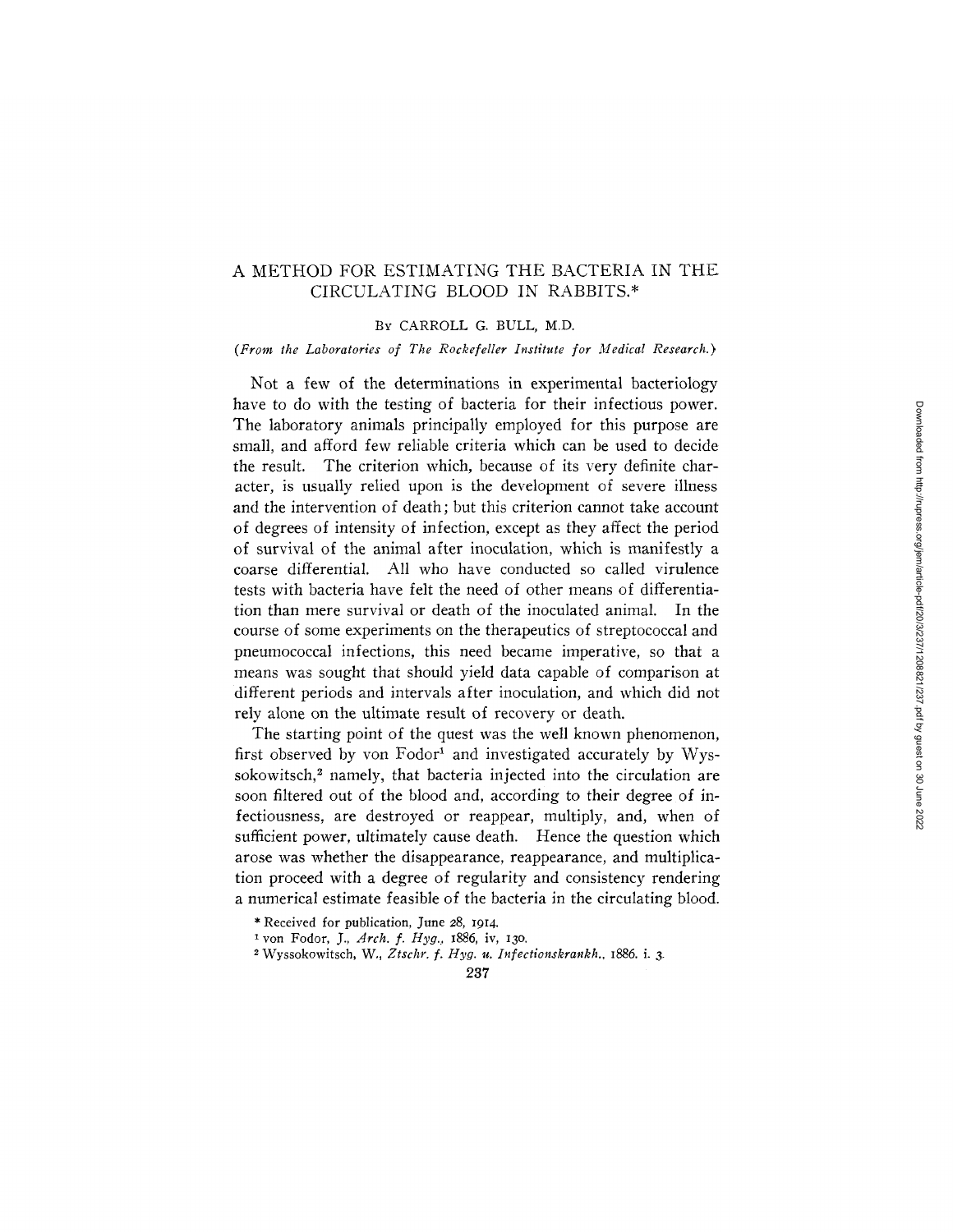The later studies of Weil<sup>3</sup> and of Reichstein.<sup>4</sup> which deal with the fate and the estimation of streptococci within the blood stream, offered an encouraging affirmative on this point, so that the next question to arise was whether blood taken repeatedly from superficial vessels sufficed for the purposes of the estimation.

### EXPERIMENTAL PART.

*Bacteria and Injections.--The* streptococcus used in the following experiments was originally isolated from the throat of a scarlet fever patient. It is a typical hemolytic, Gram-positive, chain-forming streptococcus. It has been repeatedly passed through rabbits and, at the beginning of this work, 0.25 of a cubic centimeter of a twenty-four-hour bouillon culture<sup>5</sup> per kilo of body-weight killed rabbits within one to five days. The pneumococcus used belongs to :group I according to Neufeld's classification. Its virulence has been maintained by repeated passages through mice and rabbits, o.ooi of a cubic centimeter of a twenty-four-hour bouillon culture per kilo of body-weight kills rabbits within one to three days. In all experiments the bacteria were injected into the ear veins.

*Taking the Blood,--The* uninjected ear was carefully shaved and washed with 95 per cent. alcohol. The marginal vein was pricked and a few drops of blood allowed to flow out before any was taken for the cultures. Then a definite number of drops were caught directly into sterile Petri dishes. A tube of agar, previously melted and cooled to  $42^{\circ}$  C., was immediately poured into the dishes and the blood and agar were thoroughly mixed. Two or more plates

5We have found blood bouillon (3 to 5 drops of sterile defibrinated rabbit blood in a tube of 5 c.c. of beef infusion bouillon) to be an excellent medium for streptococci and pneumococci. The difficulty of " infecting" large quantities of medium with loop inoculations from bouillon to bouillon is eliminated (Gillespie). The bacteria do not lose this virulence as readily in this medium as in ordinary bouillon. Another advantage is that the bacteria live in this medium for long periods of time without being transferred. Streptococci will live for 6 months when the cultures are kept in the dark at low temperature; it is not necessary to seal the tubes in any way. Pneumococci will live for at least 6 weeks. This medium was used throughout the experiments instead of plain bouillon.

<sup>8</sup> Well, E., *Ztschr. ~. Hyg. u. [nfectionskrankh.,* 1911, Ixviii, 346.

<sup>4</sup> Reichstein, S., *Centralbl. f. Bakteriol., zte Abt., Orig.,* 1913, lxxiii, 2o9.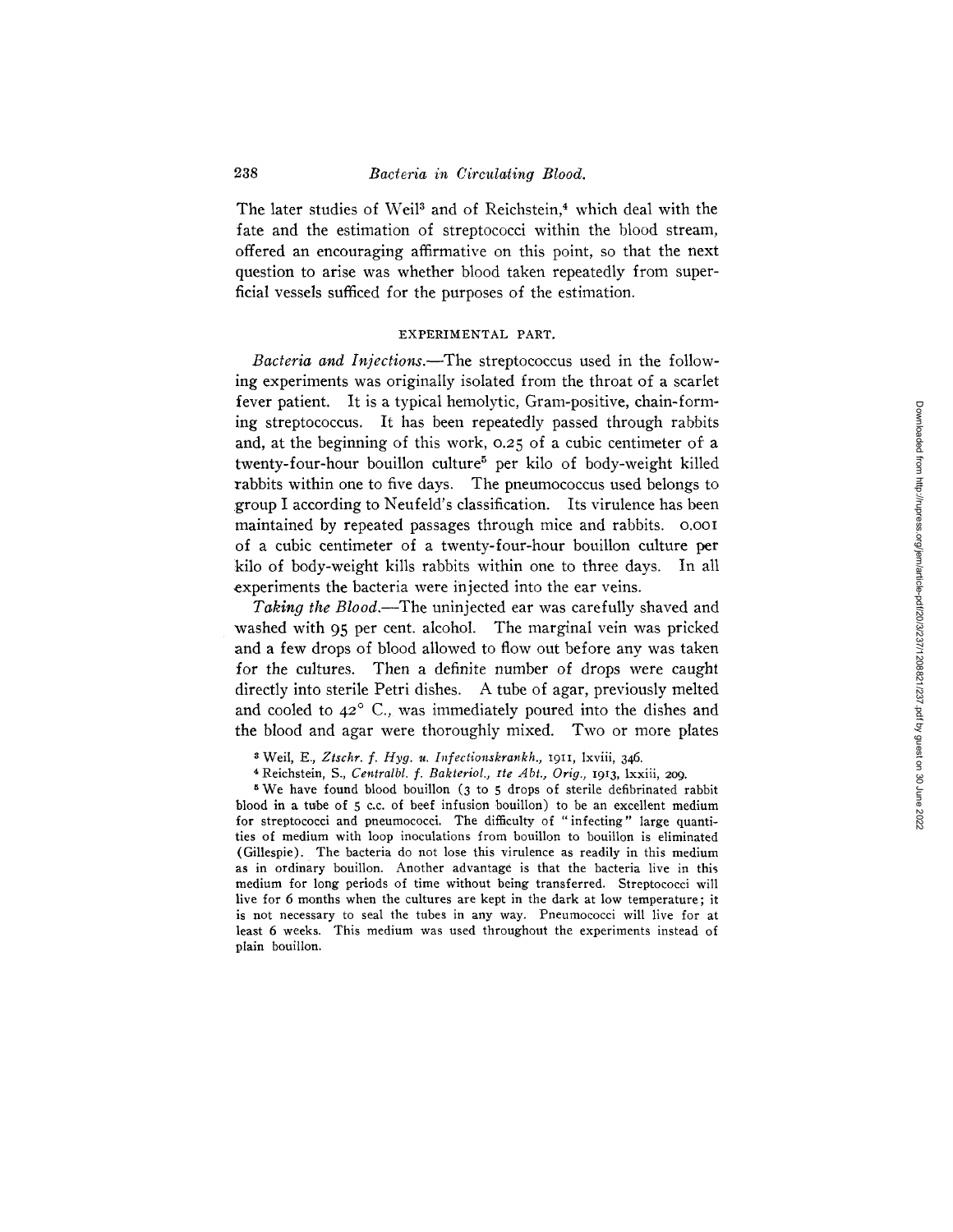were made from each rabbit, the amount of blood varying from one to ten drops, according to the supposed degree of infection. In this way plates were obtained on which the colonies could be easily counted and the various plates compared.

The above procedure permits of frequent taking of blood with the least possible disturbance to the rabbit. Contaminations rarely occur if the ear is properly cleansed and a few drops are allowed to flow out before taking the blood for the cultures. Blood from the first few drops adheres to the surface of the ear and the following drops run over this without coming in contact with the skin. The accuracy of the method might be objected to, because the measuring of the blood is as inaccurate as the size of one drop of blood may differ from another. If the veins are pricked by a stab with the same sharp-pointed instrument and the surface of the ear is held in a perpendicular position so as not to allow the blood to collect in large quantities before flowing off, drops of fairly constant size can be obtained and the number of colonies on various plates of the same number of drops is remarkably uniform. The accuracy of the procedure can also be tested by infecting a series of rabbits with the same quantity of a bacterial suspension per kilo of body-weight and taking cultures at stated intervals in a short time after the injections. Experiment I, as given below, was done with this object in view.

#### STREPTOCOCCUS INFECTIONS.

*Experiment I.*-Each of seven rabbits was injected intravenously with 0.25 c.c. of a fresh bouillon culture of streptococci per kilo of body-weight. Cultures were made from the opposite ear 30 minutes and  $5\frac{1}{2}$  hours afterwards. In this, as in all other experiments, the number of colonies was calculated on the basis of ten drops of blood, The results are given in table I.

| TABLE |  |
|-------|--|
|-------|--|

|                                | Rabbit 1. Rabbit 2. Rabbit 3. Rabbit 4. Rabbit 5. Rabbit 6. Rabbit 7. |     |           |                  |           |     |     |
|--------------------------------|-----------------------------------------------------------------------|-----|-----------|------------------|-----------|-----|-----|
| Colonies at $5\frac{1}{2}$ hrs |                                                                       | 145 | 135<br>20 | <b>100</b><br>22 | 130<br>10 | 130 | 100 |

Many experiments of this character were performed and similar results were always obtained. The first cultures were made after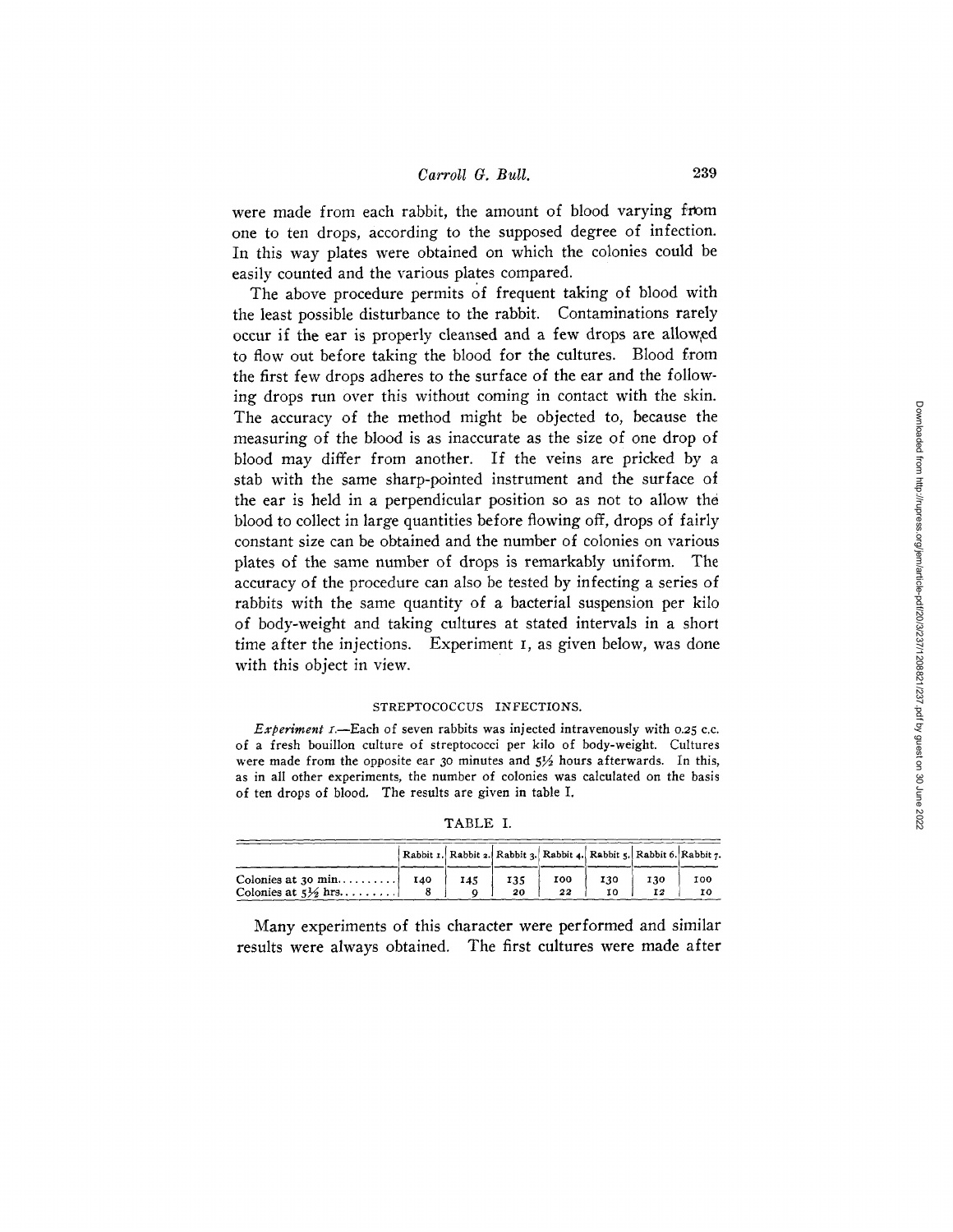ample time had elapsed for a thorough and uniform distribution of the bacteria in the blood stream and the number of colonies obtained from the different rabbits shows only slight variations. At the next bleeding, five hours later, the plates were still uniform, although a great reduction in the number of colonies had occurred. These results are probably due to the fact that this initial disappearance of the bacteria from the blood depends largely upon mechanical forces which are about the same in each animal. A biological reaction between the host and the infecting organism had evidently played a very slight rôle up to this time; otherwise, such uniform results could not be expected. Such an experiment also shows that this method of taking blood gives dependable data.

In following the progress of the infections further, it was found that they may take one of three courses, mainly depending upon the virulence of the bacteria. A series of experiments was carried out just after the bacteria had been passed through a number of rabbits. The infections ran an acute course, the blood was never free of bacteria, and the autopsies showed no evidence of localization. After two months' cultivation on artificial media, no animal passages being made, the same amount of bacteria caused a chronic infection in a majority of the animals. There were longer or shorter intervals during which the septicemias were slight or entirely absent. After a time the bacteria suddenly reappeared in the blood and the animals died within a few hours to two days. Autopsies showed localized infections, from which the second blood invasion undoubtedly came. When the bacteria were still less virulent, they permanently disappeared from the blood and the animals recovered. Examples of these types of infection are reported in the following tables.

*Experiment 2.*--Each rabbit was given 0.25 c.c. per kilo of body-weight of the ame suspension of streptococci into the ear vein. The blood for the cultures ~vas taken from the opposite ear at the times indicated in the protocols. The number of colonies was estimated on the basis of ten drops of blood.

An examination of table II shows that the infections, with the exception of rabbits 2 and 3, ran a remarkably uniform course. From the time of the injections to about five hours afterwards there is a rapid decrease in the number of bacteria. From five to six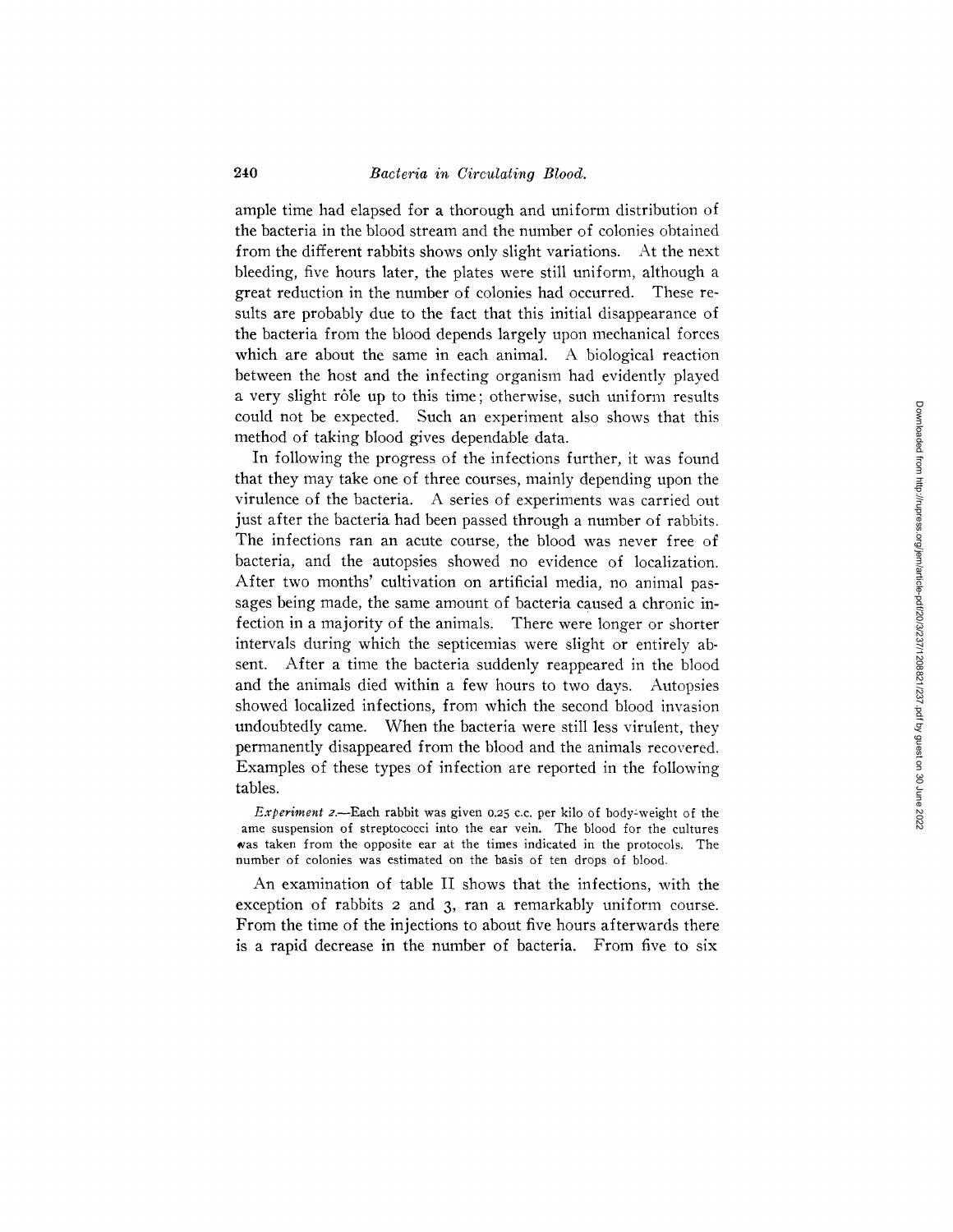| í      |
|--------|
| Ŀ<br>Ľ |
| ۳<br>ŕ |
|        |

| Animal.          | l'ime of bleeding and number of colonies.                                                                                                                                                                                                                                                                                                                                                                                                                                                                                                                                                                                                                         |
|------------------|-------------------------------------------------------------------------------------------------------------------------------------------------------------------------------------------------------------------------------------------------------------------------------------------------------------------------------------------------------------------------------------------------------------------------------------------------------------------------------------------------------------------------------------------------------------------------------------------------------------------------------------------------------------------|
| Rabbit 1,        | 6 hrs. 10 hrs. 22 hrs. 48 hrs. 72 hrs. Died 1 hr. after the last bleeding.                                                                                                                                                                                                                                                                                                                                                                                                                                                                                                                                                                                        |
| weight 1,800 gm. |                                                                                                                                                                                                                                                                                                                                                                                                                                                                                                                                                                                                                                                                   |
| Rabbit 2,        | 56 hrs. Was dead at 64 hrs.<br>950<br>96 hrs. 120 hrs. 126 hrs. 138 hrs. Dead at 144<br>100 75 ×<br>$\begin{array}{ l l } \hline s_2 & 1 & 18 & 12 & 9 & 100 & \times \ 30 \text{ min. } 2 \text{ hrs. } 6 \text{ hrs. } 11 \text{ hrs. } 23 \text{ hrs. } 30 \text{ hrs. } 47 \text{ hrs. } 56 \text{ hrs.} \text{ Was dead at 300} \\\hline 30 \text{ min. } 2 \text{ hrs. } 6 \text{ hrs.} 10 \text{ hrs. } 22 \text{ hrs. } 2 \text{ hrs. } 9 \text{ sys.} \\\hline 30 \text{ min. } 2 \text{ hrs. } 6 \text{ hrs. } 10 \text{ hrs$<br>$\begin{bmatrix} 30 \text{ min. } 2 \text{ hrs.} \\ 52 \phantom{.} 1 \\ 30 \text{ min. } 2 \text{ hrs.} \end{bmatrix}$ |
| weight 2,000 gm. |                                                                                                                                                                                                                                                                                                                                                                                                                                                                                                                                                                                                                                                                   |
| Rabbit 3,        |                                                                                                                                                                                                                                                                                                                                                                                                                                                                                                                                                                                                                                                                   |
| weight 1,600 gm. |                                                                                                                                                                                                                                                                                                                                                                                                                                                                                                                                                                                                                                                                   |
| Rabbit 4,        |                                                                                                                                                                                                                                                                                                                                                                                                                                                                                                                                                                                                                                                                   |
| weight 1,500 gm. |                                                                                                                                                                                                                                                                                                                                                                                                                                                                                                                                                                                                                                                                   |
| Rabbit 5,        |                                                                                                                                                                                                                                                                                                                                                                                                                                                                                                                                                                                                                                                                   |
| weight 1,750 gm. |                                                                                                                                                                                                                                                                                                                                                                                                                                                                                                                                                                                                                                                                   |
| Rabbit 6,        |                                                                                                                                                                                                                                                                                                                                                                                                                                                                                                                                                                                                                                                                   |
| weight 1,100 gm. |                                                                                                                                                                                                                                                                                                                                                                                                                                                                                                                                                                                                                                                                   |

 $\div$  $\frac{8}{2}$ **8**  o **8 o**  X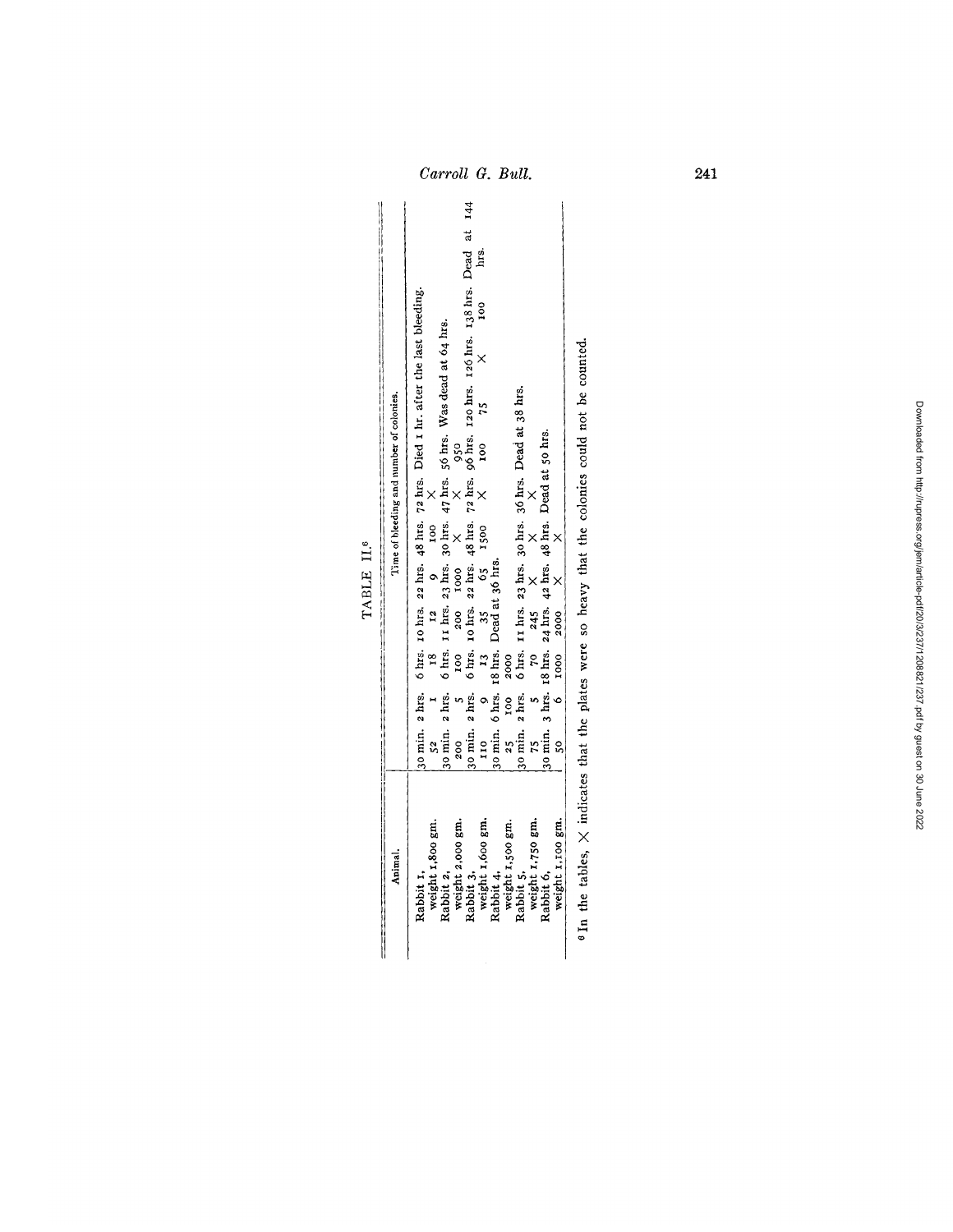hours afterwards the bacteria begin to increase in number and septicemia becomes heavier and heavier until the death of the animal. The rabbits died in from one and a half to three days. Rabbits 2 and 3, especially 3, showed some variations from this rapid, progressive course. Rabbit 3 lived six days and its blood cultures give a possible explanation for this. At seventy-two hours the blood had reached so great a septicemic state that the animal should have succumbed on the following day. But the rabbit lived and the blood culture showed a retrogression of the infection for two days. This was followed by another exacerbation which was also overcome and succeeded by another retrogression. The rabbit died on the sixth day with a low culture; but six hours elapsed between the last bleeding and the death of the animal. This gave sufficient time for another ascension, which probably occurred, and as a result of which the rabbit died. Such fluctuations or crises cannot be ascribed to the technique, since they were often observed, and also a temporary reduction in the number of bacteria was always accompanied by a prolongation of the rabbit's life. Infections running such zigzag courses are positive indications that a twosided warfare occurs within the body of the host; the bacteria make advances which are successfully met by the defensive power of the rabbit, but, not being entirely killed out, they make another trial. Such a struggle may be prolonged for several days, and the final results depend upon the relative strengths of the aggressive forces of the invading bacteria and the defensive resources of the infected animal.

*Experiment 3.*-This experiment was carried out two months after experiment I. The same strain of streptococcus was used in this experiment and the same quantities of bouillon culture were injected. This strain had been kept on artificial media continuously and had evidently suffered a loss of virulence. The technique was the same as in experiment I. Two typical rabbits are reported in table III.

The courses of the infections reported in table III show that the bacteria had lost in aggressiveness but they still possessed an insusceptibility to the destructive influences of the host and were yet able to carry on a local fight in some more or less inaccessible place. The local lesions probably lowered the vitality of the animals to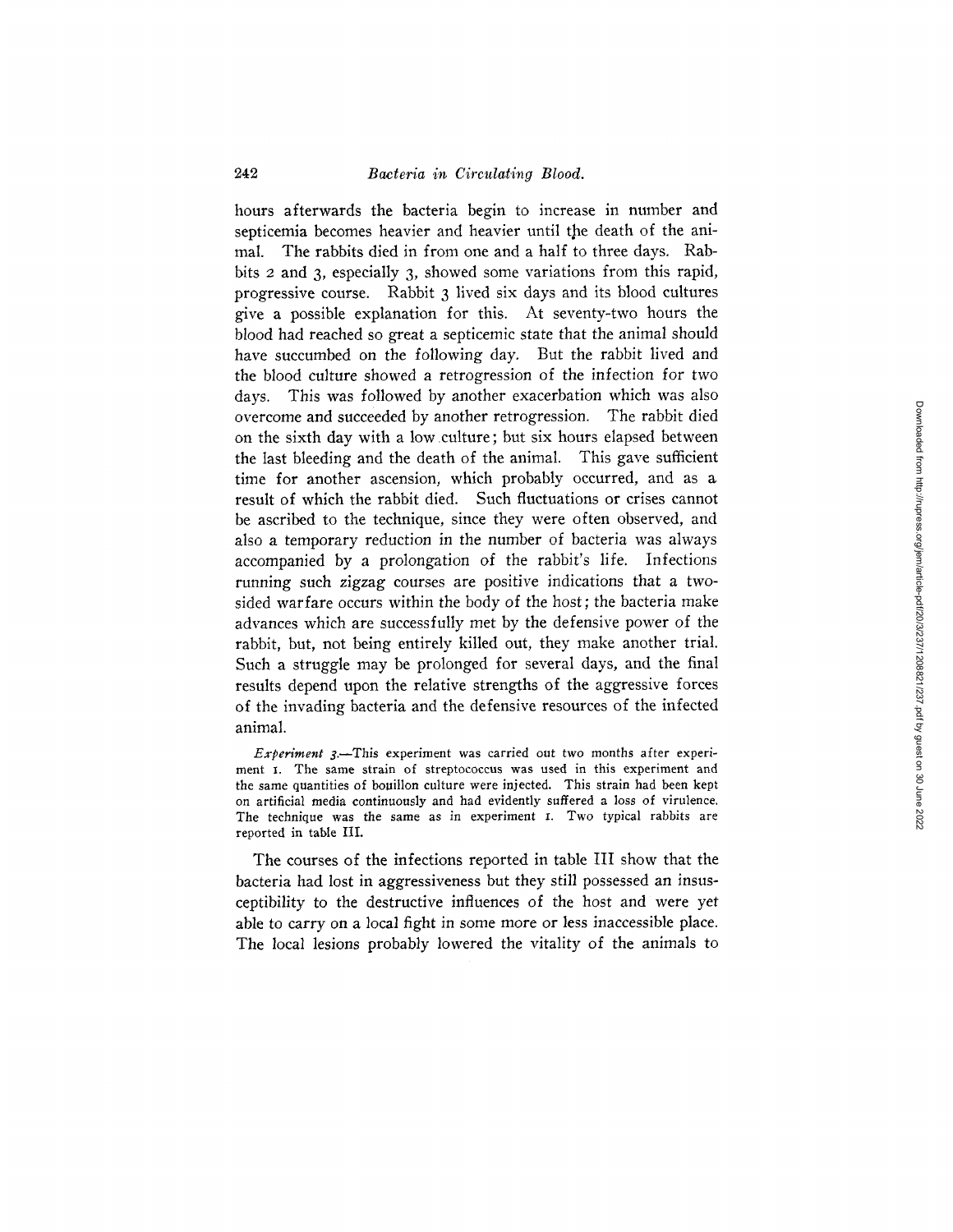*Carroll G. Bull.* 

| r<br>f<br>c<br>Ξ<br>Ļ |
|-----------------------|

| inimal.                                                                              | Time of bleeding and number of colonies.                                                                                                      |
|--------------------------------------------------------------------------------------|-----------------------------------------------------------------------------------------------------------------------------------------------|
| weight 1,540 gm.<br>weight 1,720 gm.<br>Autopsy.<br>Autopsy.<br>abbit I,<br>abbit 2, | 30 min. 2 hrs. 6 hrs. 24 hrs. 48 hrs. 72 hrs. 96 hrs. 120 hrs. 140 hrs. 144 hrs. 168 hrs. 192 hrs.,<br>were heavily loaded with streptococci. |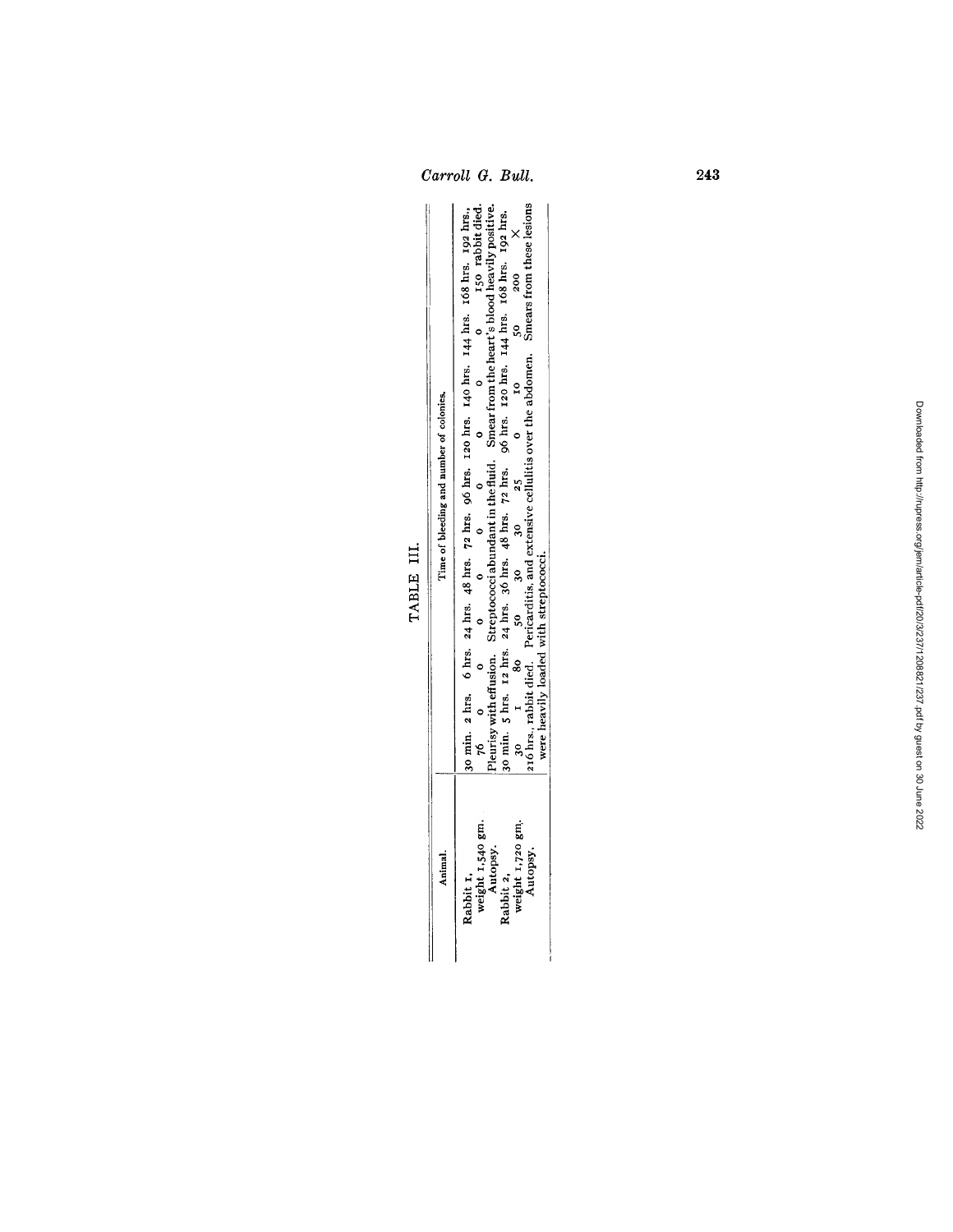such an extent that the bacteria were able to produce a general infection. Or, on the other hand, the life within the tissues of the host increased the infectivity of the bacteria and they were able to overcome the opposition offered by the rabbit.

*Experiment 4*.-This experiment was made one month after experiment 3. The bacteria had been kept on artificial media during this time. The quantities of culture used and other points of technique were the same as in the preceding experiments. Three rabbits are given in table IV to represent the nature of infections obtained at this time.

In experiment  $\Delta$  the bacteria were almost devoid of infecting power and they behaved very much as saprophytes; they rapidly disappeared from the circulation and were not able to reappear. The rabbits showed no signs of disease and remained in perfect condition.

#### PNEUMOCOCCUS INFECTIONS.

A number of experiments were carried out with the pneumococcus similar to those just described with the streptococcus. Depending upon the virulence and the number of bacteria injected. a pneumococcic infection in the rabbit may take any one of the three courses described in the streptococcic infections. The initial decrease in the number of bacteria in the blood may not be as complete as with the streptococcus, especially if a very large number of bacteria are injected. Pneumococci usually begin to reappear in the blood earlier than streptococci. The infections are more acute and severe. The types of infection are even more defined than with the streptococcus. The acute infections last from two to three days. In from two to three hours the bacteria have largely disappeared from the blood. Cultures taken at five hours usually show an increase in the number of colonies and this reaches a heavy septicemia in from eighteen to twenty-four hours. The animals die within forty-eight to seventy-two hours. Rabbit I in table V is an example of this type of infection. If the bacteria have lost in virulence or if a smaller number is injected, a chronic infection occurs. Rabbit 2 of table V represents this class typically. The bacteria disappear from the blood more rapidly and the reappearance is delayed and the increase is slight and is followed by a second decrease. The rabbits usually have a low septicemia for several days. This is followed by a rise and the animal dies within one to two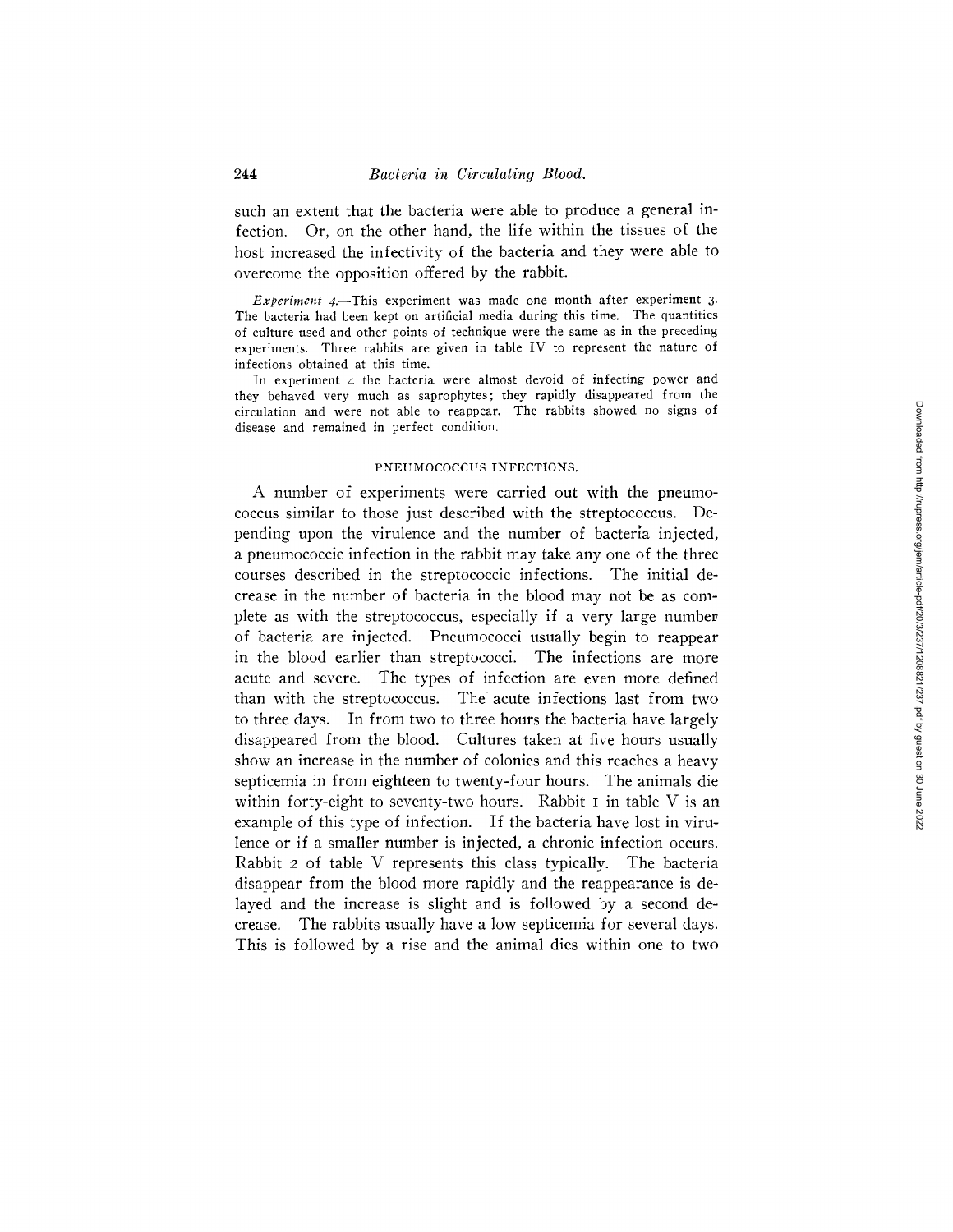*Carroll G. Bull.* 

| Ì.                           |  |
|------------------------------|--|
| 띠<br>l<br>J,<br>p.<br>ï<br>۹ |  |

| Animal.                       |  |             |                            |  | Time of bleeding and number of colonies.                                                                                                                        |  |
|-------------------------------|--|-------------|----------------------------|--|-----------------------------------------------------------------------------------------------------------------------------------------------------------------|--|
| weight 1,380 gm.<br>tabbit I, |  |             | 75 $4$ 3 $5$ 0 0           |  | 30 min. 2 hrs. 20 hrs. 26 hrs. 44 hrs. 66 hrs. 72 hrs. The bacteria never reappeared in the blood<br>and the rabbit was in perfect condition I<br>later.<br>mo. |  |
| weight 1,620 gm.<br>abbit 2,  |  | $180$ 0 mo. |                            |  | ro min. 4 hrs. 20 hrs. The blood remained sterile and the rabbit was in good condition after 1                                                                  |  |
| weight 1,200 gm.<br>Rabbit 3. |  |             | 7 0 12 0 0 continued well. |  | 3 hrs. 20 hrs. 44 hrs. 64 hrs. 112 hrs. Bacteria never reappeared in the blood, and the rabbit                                                                  |  |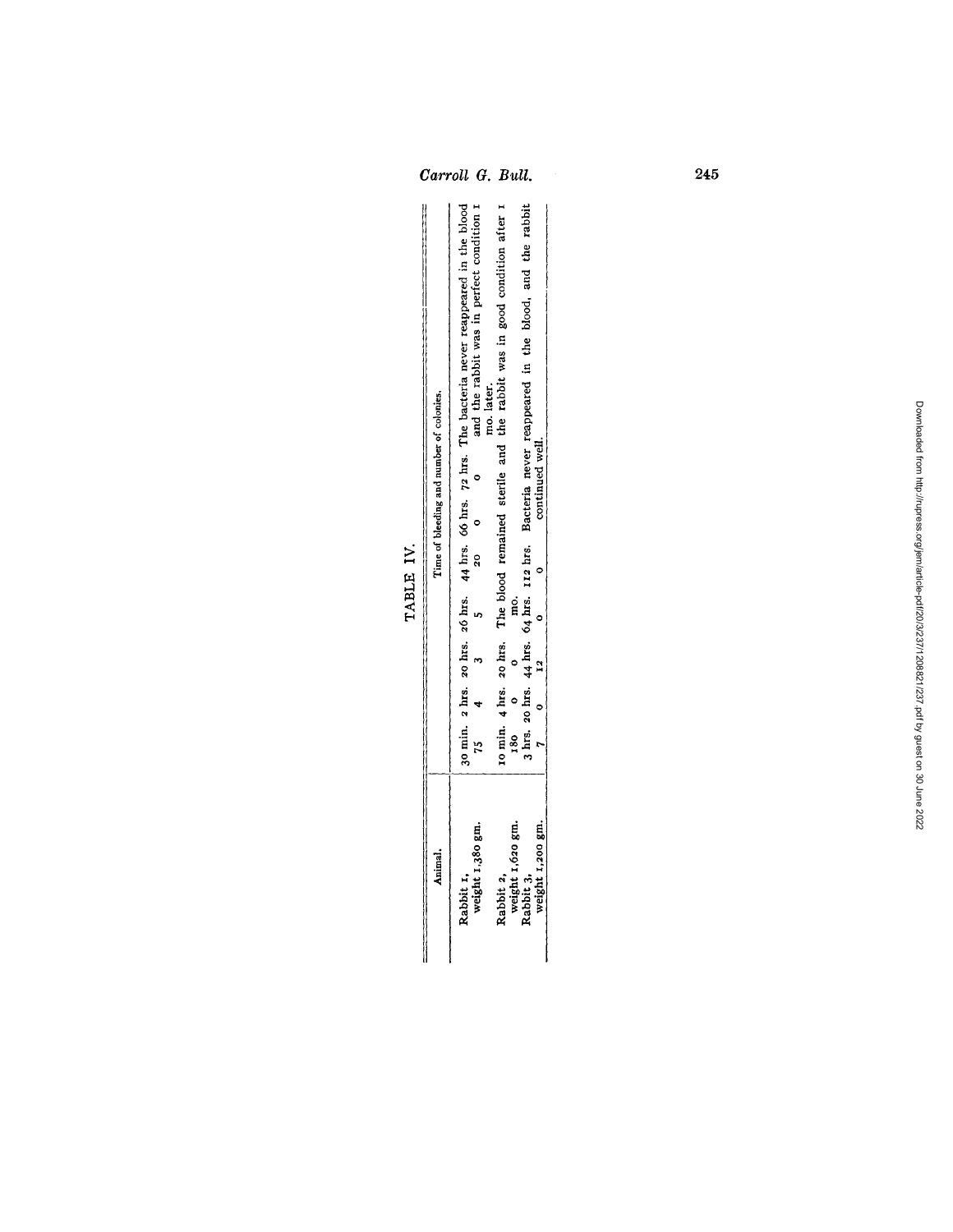days. At autopsy severe local lesions are always found. The localization may be in the pericardium, pleura, peritoneum, or in the subcutaneous tissues of the abdomen. In one rabbit localization occurred in the kidneys. Any two or more of these places may be involved in the same animal, but many times only one is affected. The bacteria accumulate in great quantities in these localities; when present, septicemia almost invariably precedes death. In the third type the rabbit masters the situation within a few hours; (he bacteria disappear from the blood permanently and the animal continues in perfect condition. Rabbit 3 in table V falls in this class.

## SUMMARY.

When rabbits are injected intravenously with a quantity of virulent streptococci or pneumococci sufficient to cause death within two to four days the septicemia takes a definite course with slight variations. The bacteria rapidly decrease in number from the time of the injection to from two to four hours, at which time the blood is sterile or contains only a few bacteria. Within five to six hours the bacteria reappear in the blood and steadily increase until the death of the animal. If the bacteria are less virulent, the same quantity of culture causes a chronic type of infection. The same initial decrease in the number of bacteria occurs. The reëntrance into the blood is somewhat delayed, the septicemia does not reach the height obtained in the acute cases, and a second fall occurs within the course of a few hours. These rabbits show a low blood invasion or a sterile blood culture for several days. During this time they become emaciated to a marked degree. Then the low septicemia rapidly rises or the rabbit with a sterile culture develops a severe septicemia within a few hours and death takes place from a few hours to two days thereafter. In this type of infection local lesions, pericarditis, pleurisy, peritonitis, etc., are usually found. In the infections which run an acute course no gross lesions are found. If the bacteria are still less virulent they never reenter the blood after the initial disappearance and the rabbits remain in good condition. In order to obtain uniform results, the quantity of bacteria injected must not be so large that the bacterial substances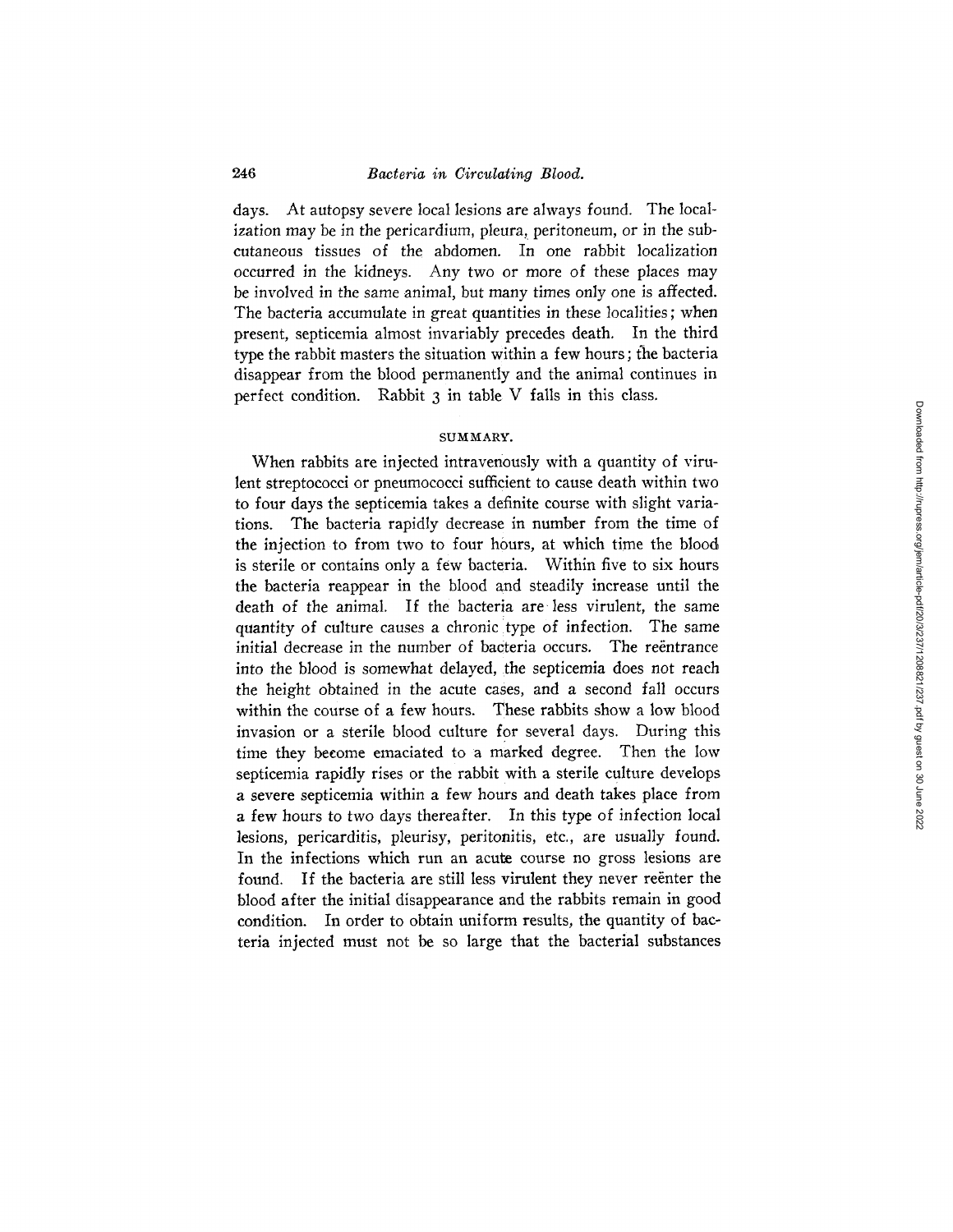*Carroll G. Bull.* 247

| Ľ<br>Ċ<br>∞<br>۴ |  |
|------------------|--|

| Animal.                                                                                         |                                                                                    |                            |  | Time of bleeding and number of colonies.                                                                                                                                                                                                                                                     |  |  |                                                                                                                                                                             |
|-------------------------------------------------------------------------------------------------|------------------------------------------------------------------------------------|----------------------------|--|----------------------------------------------------------------------------------------------------------------------------------------------------------------------------------------------------------------------------------------------------------------------------------------------|--|--|-----------------------------------------------------------------------------------------------------------------------------------------------------------------------------|
| weight 1,700 gm.<br>weight 1,450 gm.<br>weight 1,620 gm.<br>tabbit 1,<br>Rabbit 3.<br>Rabbit 2, | 30 min.<br>350<br>72 hrs.<br>150<br>5 min.<br>'to min.<br>180<br>$\frac{100}{100}$ | $30$ hrs.<br>4 hrs.<br>200 |  | domen. Films from these places were heavily loaded with pneumococci.<br>30 min. 11/2 hrs. 3 hrs. 41/2 hrs. 7 hrs. 11 hrs. 21 hrs. 25 hrs. 28 hrs. 48 hrs.<br>20 hrs. The blood remained sterile and the rabbit fully recovered<br>3/2 hrs. 22 hrs. 27 hrs. In 44 hrs. rabbit was found dead. |  |  | $\begin{array}{ccc}\n 0 & 0 & 3 \\ \text{Dead to } 120 \text{ hrs.} & \text{Autopay subord} \quad \text{pleurisy, pericarditis, and celluliits over the ab-} \n\end{array}$ |